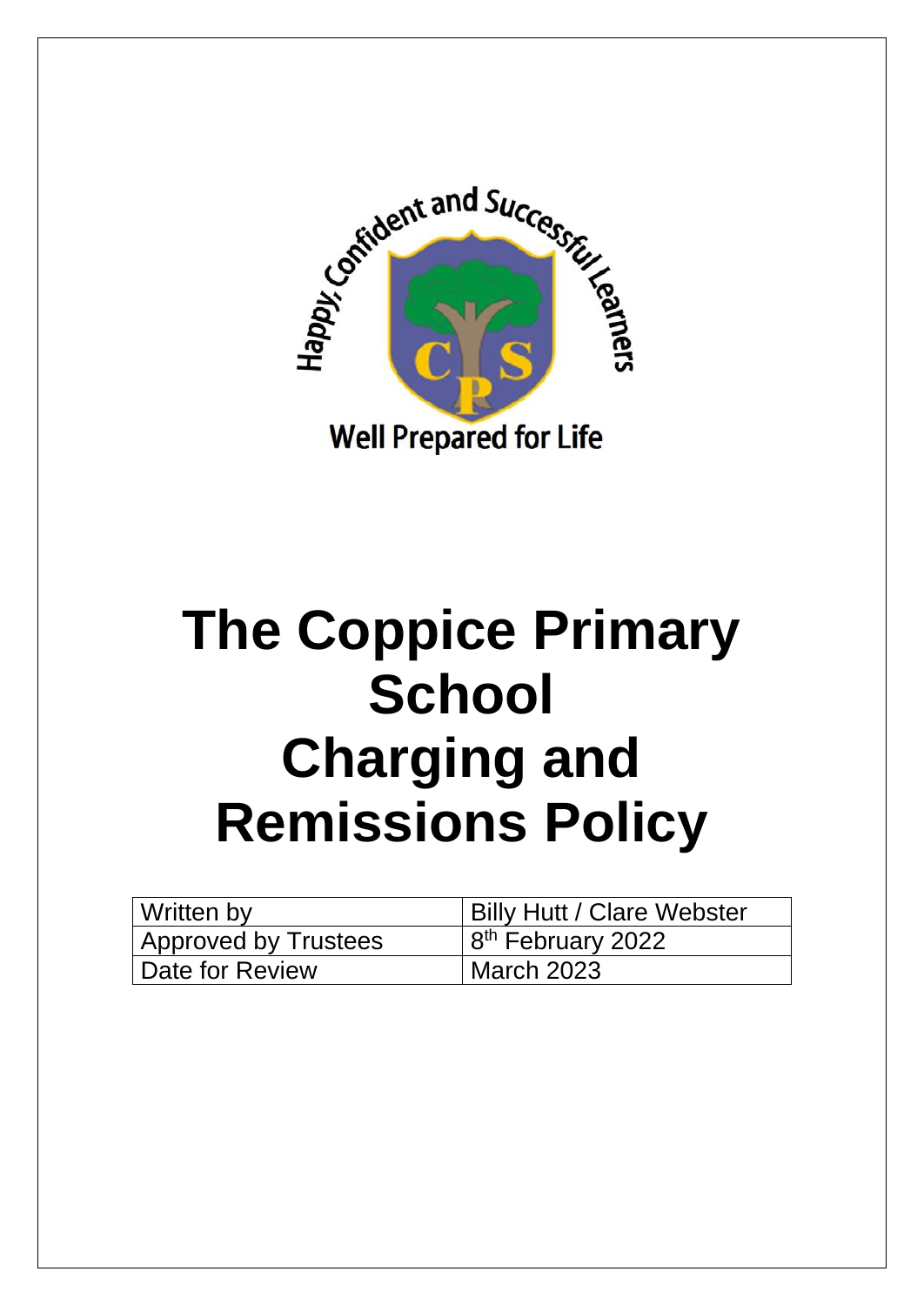## **1 Introduction**

- **1.1** All education during school hours is free. We do not charge for any activity undertaken as part of the National Curriculum.
- **1.2** The Coppice Primary School is required by law to adopt a policy on charging and remissions. We wish to provide for all pupils the best possible educational opportunities available within the funds allocated by the Education and Skills Funding Authority. The law states very clearly that education during normal school hours is to be free of any compulsory charge to parents / carers, and the school is committed to uphold all legal requirements and meet all statutory guidance provided by the DfE. However, educationally valuable activities have been and will continue to be dependent on financial contributions from parents / carers. The school's aim is to keep financial contributions to a reasonable minimum.
- **1.3** The law recognises that charges may be made to parents / carers in certain defined circumstances provided that the school has identified the activities for which it charges and has explained the basis on which charges may be reduced or waived for certain pupils.
- **1.4** We are committed to ensuring equal opportunities for all pupils, regardless of financial circumstances and has established the following policy and procedures to ensure no child is discriminated against by our offering of school trips, activities and educational extras.

#### **2 Admissions**

**2.1** There is no charge for admissions.

# **3 School Meals**

- **3.1** There is no charge for infant meals as all children in Reception, Year 1 and Year 2 are eligible to Universal Infant Free School Meals.
- **3.2** There is no charge for meals for a child in juniors (Years 3-6) is in receipt of means tested Free School Meals.
- **3.3** All other pupils not eligible for free school meals will be charged a set amount per meal, decided by the school in conjunction with the Catering Provider.

#### **4 Voluntary contributions**

**4.1** When organising school trips or visits which enrich the curriculum and educational experience of the children, the school invites parents to contribute to the cost of the trip (including venue and transportation cost). All contributions are voluntary. If we do not receive sufficient voluntary contributions, we may cancel a trip. If a trip goes ahead, it may include children whose parents have not paid any contribution. We do not treat these children differently from any others.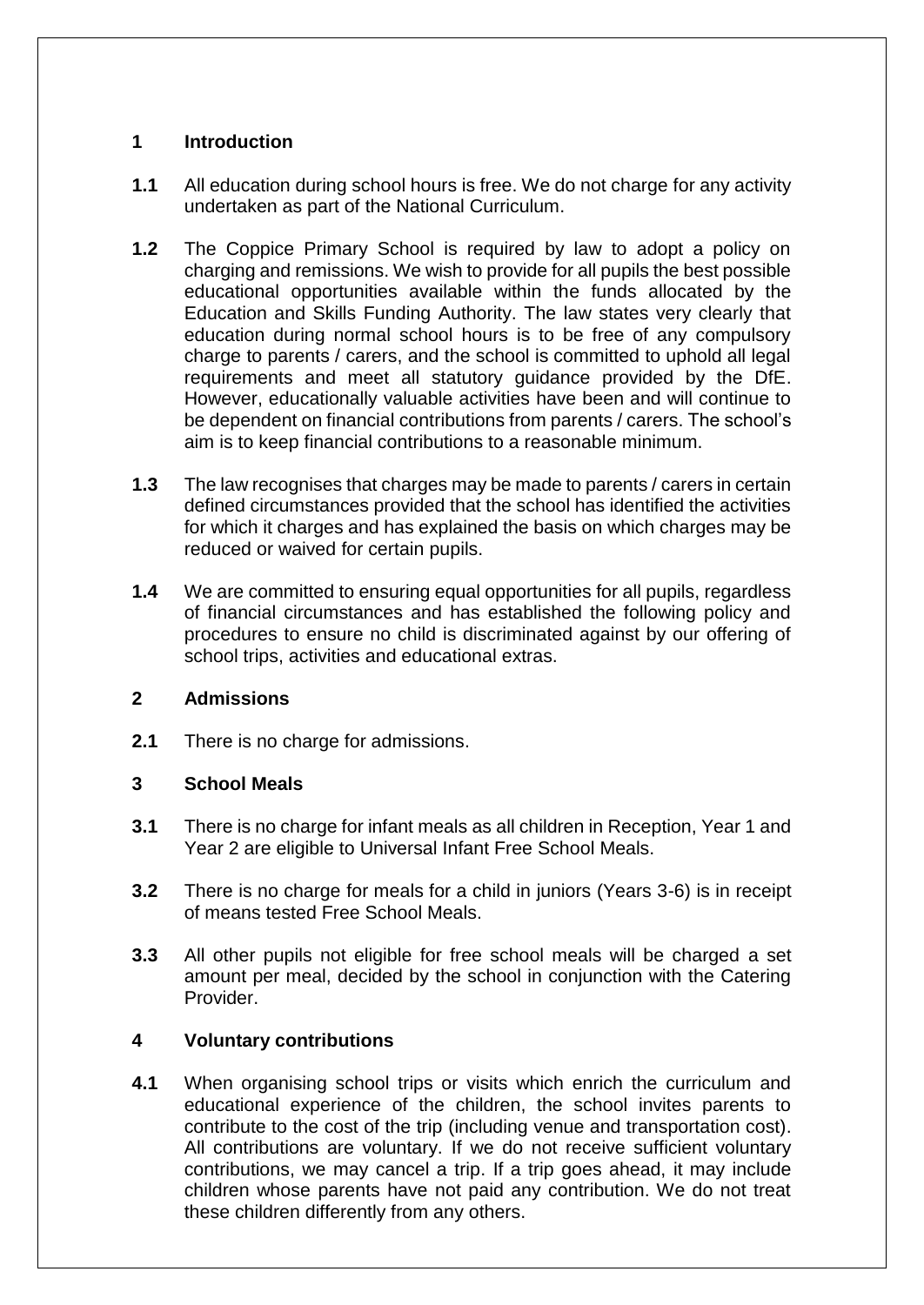- **4.2** If a parent wishes their child to take part in a school trip or event, but is unwilling or unable to make a voluntary contribution, we do allow the child to participate fully in the trip or activity. Sometimes the school pays additional costs in order to support the visit. Parents have a right to know how each trip is funded. The school provides this information on request.
- **4.3** The following is a list of additional activities organised by the school, which require voluntary contributions from parents. These activities are known as 'optional extras'. This list is not exhaustive:
	- visits to museums;
	- sporting activities which require transport expenses;
	- outdoor adventure activities;
	- visits to the theatre;
	- musical events.

## **5 Residential visits**

- **5.1** The Coppice organises residential visits in Year 5 and 6 which enrich the curriculum and educational experience of the children. These visits are regarded as having significant worth.
- **5.2** Schools will not charge for:
	- education provided on any visit that takes place during school hours;
	- education provided on any visit that takes place outside school hours if it is part of the national curriculum, or part of a syllabus for a prescribed public examination that the pupil is being prepared for at the school, or part of religious education;
	- supply teachers to cover for those teachers who are absent from school accompanying pupils on a residential visit.
- **5.3** A voluntary contribution is made for these elements of the cost as outlined above.
- **5.4** School will charge for:
	- board and lodging but the charge will not exceed the actual cost.
- **5.5** Where a child is entitled to means tested Free School Meals due to the parent being in receipt of certain benefits, and the parent can provide evidence of this receipt, the school will not charge for the cost of board and lodging.

#### **6 Music tuition**

- **6.1** All children study music as part of the normal school curriculum. We do not charge for this.
- **6.2** There is a charge for individual or group music tuition if this is not part of the National Curriculum. The peripatetic music teachers teach individual or small group lessons. We make a charge for these lessons. At the schools discretion, parents whose children are in receipt of the Pupil Premium may be exempt from some or all of the payment. We give parents information about additional music tuition at the start of each academic year.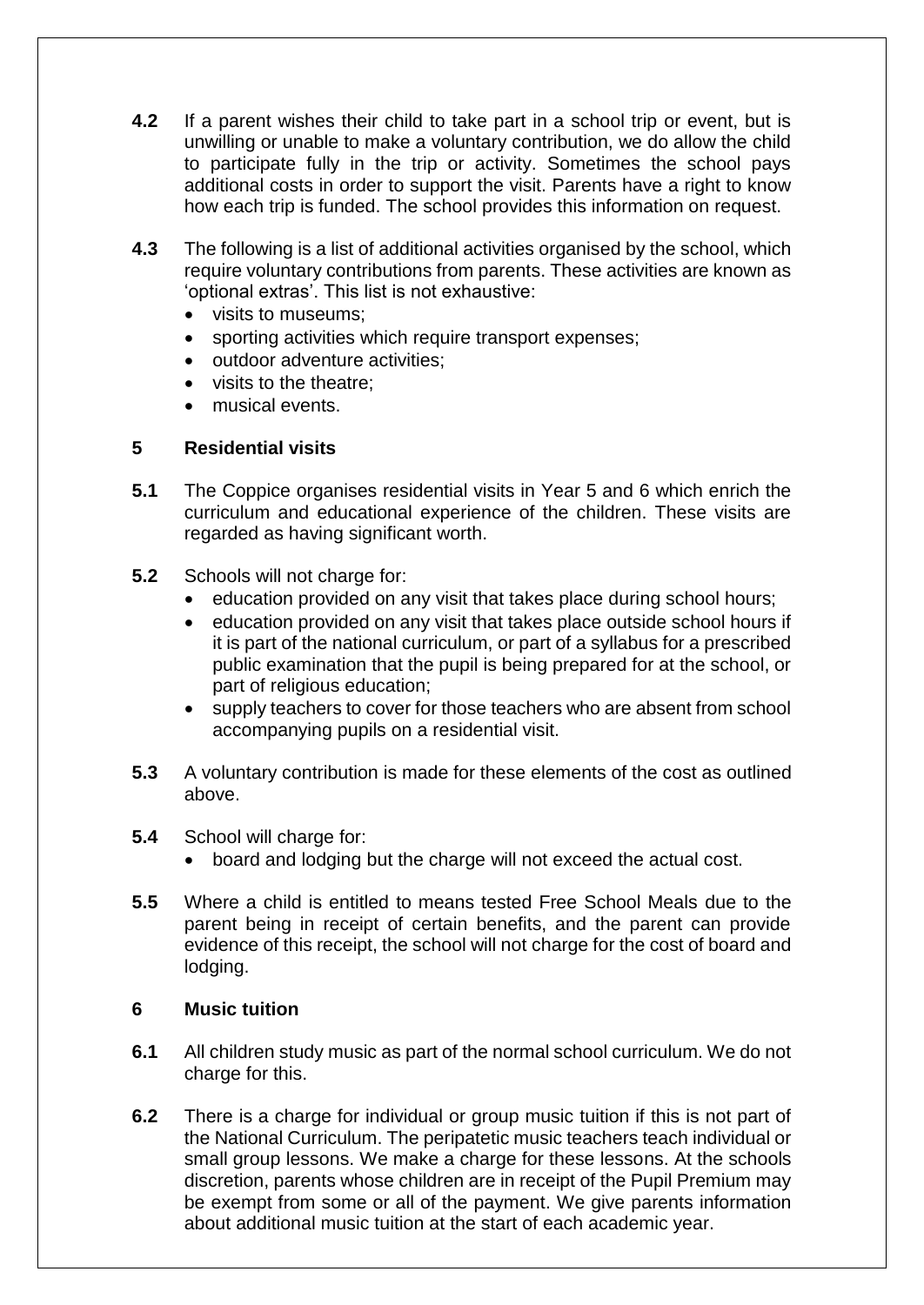# **7 Swimming**

**7.1** The school organises swimming lessons for children in lower Key Stage 2. These take place in school time and are part of the National Curriculum. We make no charge for this activity. However, a small charge is made to cover the cost of transportation, this charge is applied as a voluntary contribution. We inform parents when these lessons are to take place, and we ask parents for their written permission for their child to take part in swimming lessons.

## **8 Coaching**

**8.1** The Coppice offers various activities that include proper sports coaching by qualified individuals (e.g. gymnastics, rugby, football, tennis) after school. There is a small charge made for these sessions that just covers costs.

## **9 School minibus**

**9.1** We normally charge children if they are transported in the minibus to an extra-curricular activity. However, we use these charges only to cover the expenses of the trip (fuel), and not to make a profit.

#### **10 Remissions**

- **10.1** If we are in receipt of a Pupil Premium Grant for a particular child then we may make an exception on a payment that we would normally have expected to receive under our charging policy (dependent upon the needs of the child).
- **10.2** The school generally aims to reduce the voluntary contribution cost of trips and visits by 1/3 for those children in receipt of means tested Free School Meals. During the 2021/22 academic year, the full cost of the swimming transport will be met by the school for those children eligible for means tested free school meals.
- **10.3** Where a child is entitled to means tested Free School Meals due to the parent being in receipt of certain benefits, and the parent can provide evidence of this receipt, the school will not charge for the cost of board and lodging for residential trips.
- **10.4** Parents / carers who are eligible for the remission of charges will be dealt with confidentially. To request assistance, parents / carers should contact the school office on 01564 826709.
- **10.5** The school may choose to subsidise part or all of the payment of some charges for certain activities and pupils on a needs basis, and this will be determined by the Headteacher.